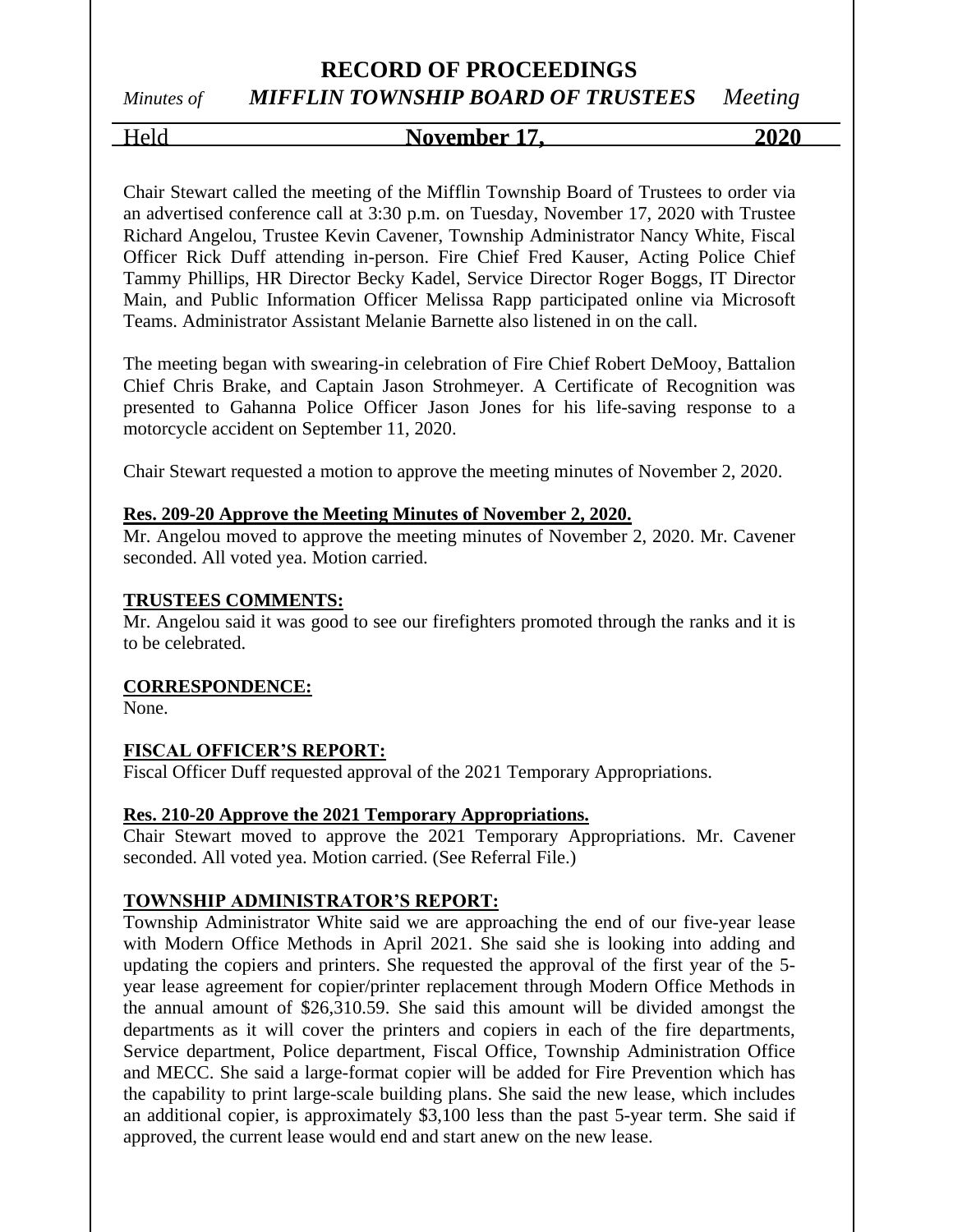*Minutes of MIFFLIN TOWNSHIP BOARD OF TRUSTEES Meeting*

Held **November 17, 2020**

#### **Res. 211-20 Approve the first year of the 5-year lease agreement for copier replacement through Modern Office Methods in the annual amount of \$26,310.59.**

Chair Stewart moved to approve the first year of the 5-year lease agreement for copier replacement through Modern Office Methods in the annual amount of \$26,310.59. Mr. Angelou seconded. All voted yea. Motion carried.

Township Administrator White requested the approval to renew the CLOUT membership in the amount of \$200. She said CLOUT is an organization for larger townships base on population or budget. She said Mifflin Township qualifies based on the latter. The organization helps with legislative items that come before the legislature promoting townships and township government. She said CLOUT requires a resolution for membership.

### **Res. 212-20 Approve the CLOUT membership in the amount of \$200.00.**

Mr. Angelou moved to approve the CLOUT membership in the amount of \$200.00. Chair Stewart seconded. All voted yea. Motion carried. (See Referral File.)

Administrator White said at the last meeting two properties were approved for the purchase of building Station 132. She said it has gone to the title company. She said Chair Stewart may be called upon to attend the closing or sign the required documentation.

Administrator White said the township has applied for tax exemptions for properties owned by the township: 1854 Stelzer Road and the property immediately behind it. She said tax exemptions have been approved for these properties. She said she attended a board of revision hearing with the Franklin County Auditor's Office regarding tax exemption for the Carpenter Road property. She said a law firm on behalf of Gahanna-Jefferson Schools has filed an objection with the tax commissioner to have the value of the property on Carpenter Road updated to that of the purchase price, a 32% increase. We are awaiting a decision to be made. (See 11/2/2020 Referral File memo.)

#### **HUMAN RESOURCES:**

Ms. Kadel said she has updated the COVID19 policy and it has been reviewed by the department heads and the Township Administrator. Ms. Kadel said it has been reviewed by legal. She requested the approval of the updated COVID19 policy.

### **Res. 213-20 Approve the updated COVID19 policy.**

Mr. Angelou moved to approve the COVID19 policy. Mr. Cavener seconded. All voted yea. Motion carried. (See Referral File.)

Ms. Kadel said the updated COVID19 policy will be distributed to the department heads to be reviewed with their employees.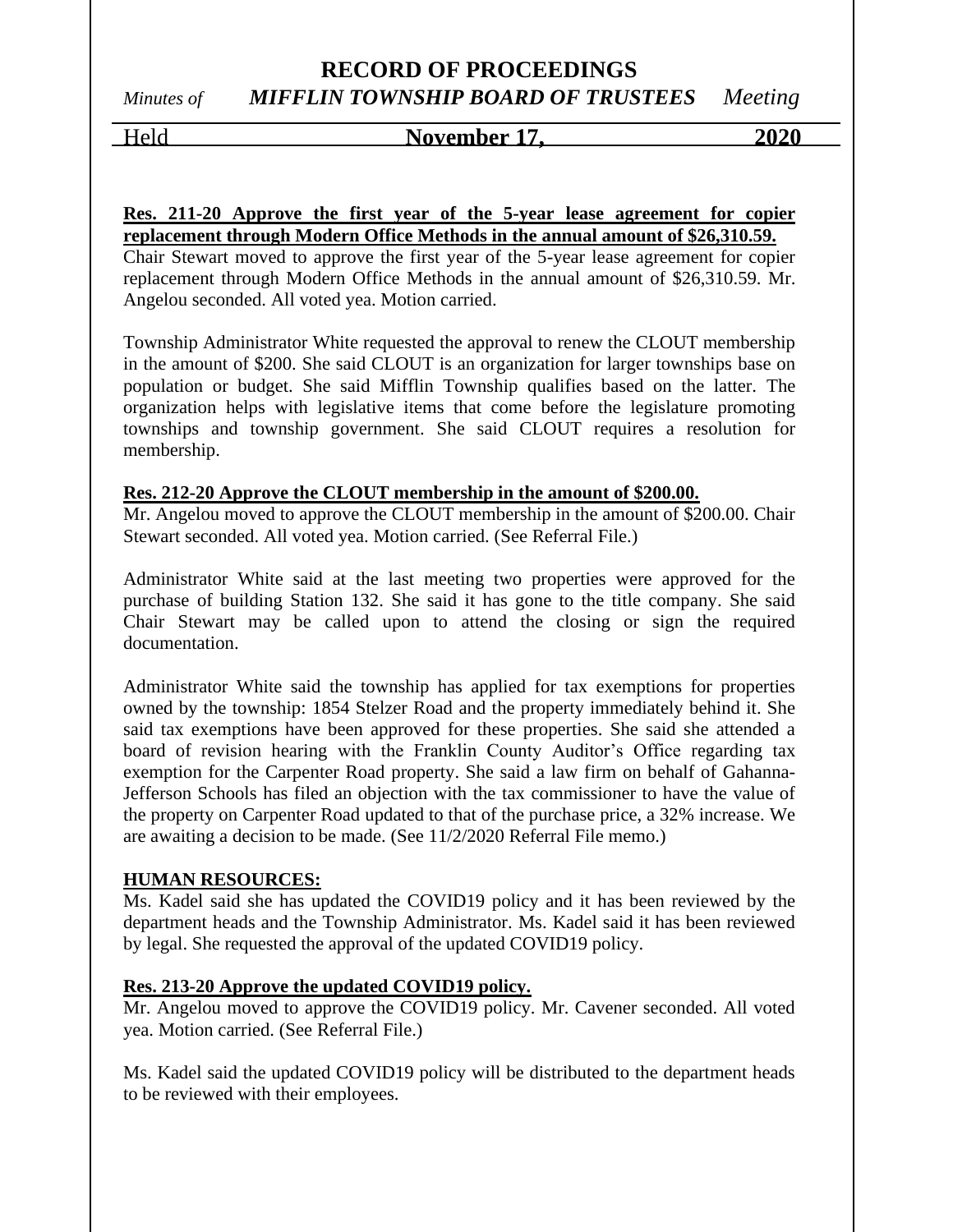# *Minutes of MIFFLIN TOWNSHIP BOARD OF TRUSTEES Meeting*

#### Held **November 17, 2020**

Ms. Kadel said Jon Hastings, Assured Partners, will be attending a trustees meeting to discuss the new plan year. Ms. Kadel will confirm a meeting date at the December 7<sup>th</sup> trustees meeting.

#### **PUBLIC INFORMATION OFFICER:**

Ms. Rapp said the new website has generated a plethora of general questions and requests from the public via "Contact Us"; approximately  $8 - 10$  per week. She said these inquiries are being redirected to the appropriate department heads. Chair Stewart requested Ms. Rapp create a policy, so the department heads know the timeframe expected for them to respond. Ms. Rapp agreed to do so.

Chair Stewart said she had requested Ms. Rapp to schedule a meeting to discuss the branding and logo. It was decided the trustees, Chief Kauser, Fiscal Officer Duff, Township Administrator and Ms. Rapp will meet on Monday, November 23<sup>rd</sup> at 10 a.m.

#### **SERVICE:**

Mr. Boggs provided updates on Leonard Park. He and Administrator White sat down with the Franklin Co. Drainage Engineer Don Murphy and expressed their concerns. Mr. Boggs said the township maintains the rights-of-way and the ditches; they must be able to drain the water that comes from the road. He said then the water must flow to the correct outlet. He said the township will assist a drainage adjustment when a resident informs the township of a safety issue with a steep ditch. He said, in contrast, requests from lot owners in Leonard Park are only to drain water away from their lots, not for a safety issue. He said a drainage issue outside of the right-of-way is the responsibility of the lot owners and homeowners. He said moving forward, he will refer the lot owners and homeowners to Franklin County Engineer's Office for the proper permits to install ditch pipe or catch basins. He said the county will oversee the work to ensure the installation and elevations are correct. Chair Stewart requested Franklin County Engineer's Office and the Service Department document their respective responsibilities. Mr. Boggs agreed to do so.

Mr. Boggs said he has researched renting out the Township Meeting Hall. The charges vary significantly, he said. He said it be could be used for catered events or as a chapel, and/or a meeting place for business meetings. Chair Stewart said the trustees need to decide how the room is to be used. Mr. Boggs said he would provide more details and recommendations at the next meeting.

Mr. Boggs requested a new vehicle for the Service department as it is more practical than the current Chevy Equinox van. He would like to trade-in the Chevy Equinox for a 4 door, 4-wheel drive Ford Ranger pick-up truck. He said the van was originally purchased to tour families through the cemeteries when selecting grave plots. However, due to the pandemic, this is no longer being done. He said the Ford Ranger would be more practical as it would be used to haul items which is currently being done with the dump truck. Mr. Boggs requested the approval to purchase the 2020 Ford Ranger from Coughlin Ford of Pataskala in the amount not to exceed \$30,000. He said the purchase price of the truck is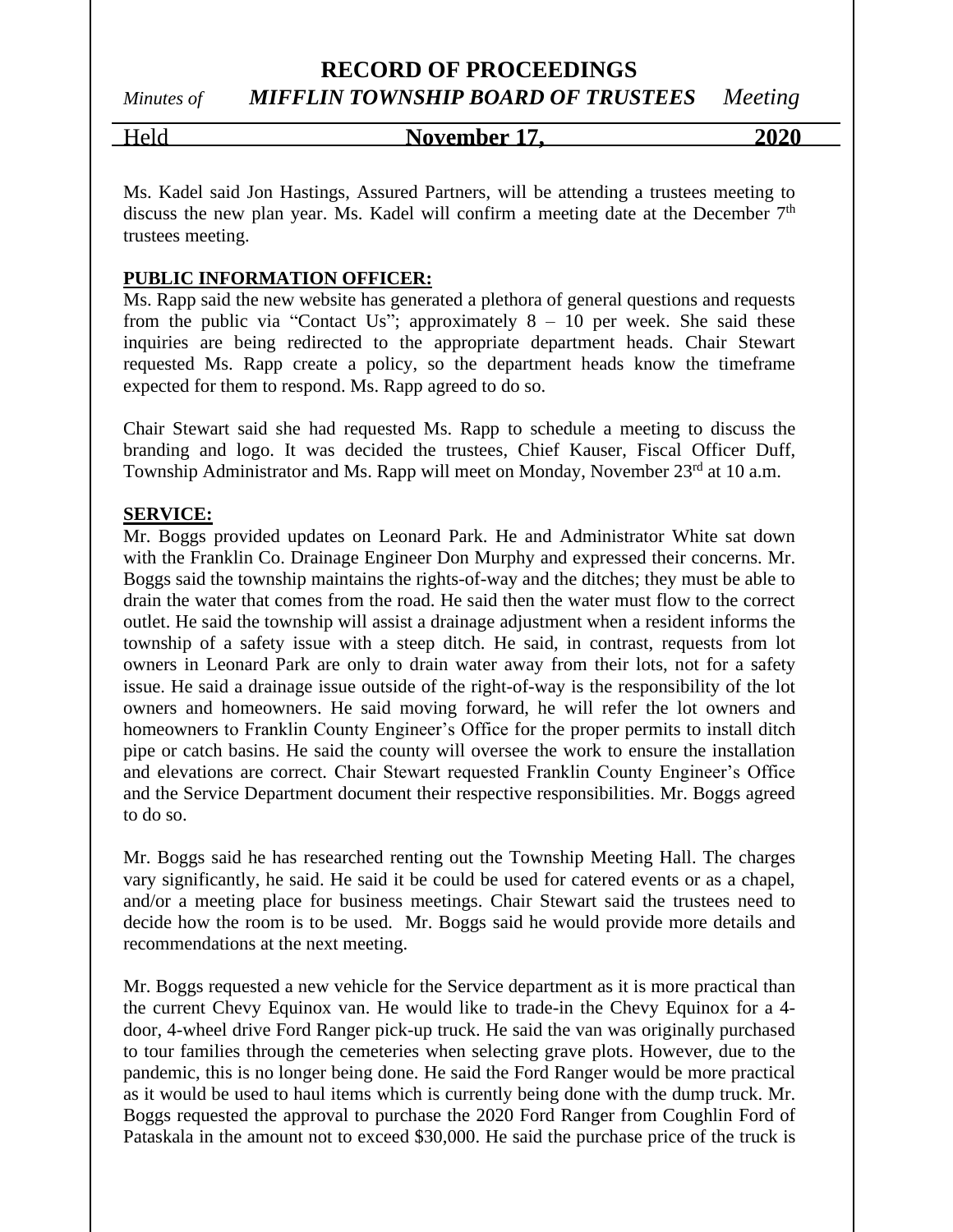### *Minutes of MIFFLIN TOWNSHIP BOARD OF TRUSTEES Meeting*

Held **November 17, 2020**

\$27,885.00 with the trade-in, leaving him enough money to cover the add-ons such as strobe lights and decals.

#### **Res. 214-20 Approve the purchase of a 2020 Ford Ranger for the Service department from Coughlin Ford of Pataskala for the Service department in the amount not to exceed \$30,000.00.**

Mr. Angelou moved to approve the purchase of a 2020 Ford Ranger from Coughlin Ford of Pataskala for the Service department in the amount not to exceed \$30,000.00. Mr. Cavener seconded. All voted yea. Motion carried. (See Referral File.)

### **CODE:**

Mr. Boggs said the Service department worked with the Franklin County Environmental Court workers to help Mr. Murphy clean up his property at 2381 Park Ct. He said 11 yards of trash (three dump truck loads) were removed from Mr. Murphy's backyard and the grass was mowed. Mr. Boggs said he agreed to assist the Franklin County Environment Court again on this same property if needed in the future. Mr. Boggs said Mr. Murphy would not be assessed the cost of this clean up. He said Mr. Murphy has been assessed in the past. Franklin Co. courts believe that Mr. Murphy is doing better with his hoarding issues. The Service department agreed to help the court and the residents with this matter, Mr. Boggs said.

Mr. Boggs said they are still actively tagging and picking up trash in the allies and rightsof-way. He said they are ready for the weather and have salt available and plows have been checked over.

Chair Stewart requested a copy of the letter that was sent to Mr. Fast of the American Legion regarding the status of the donated graves. Mr. Boggs agreed to provide the trustees with a copy of the letter. Mr. Boggs said he would call Mr. Fast tomorrow to confirm his receipt of the letter. Administrator White said there is a similar situation with Beth Israel. She said she intends to send a letter stating that although they have purchased a right to burial, under state law they cannot resell the right to burial to anyone else. She said she would request a contact name and address for the letter from Mr. Boggs.

### **POLICE:**

Acting Chief Phillips requested approval to purchase two Getac laptops (MDT's) for the police cruisers from CTS Mobility using Cares Act funds in the amount of \$7,844.00. She said the purpose of these additional laptops is to reduce cross contamination and risk to officers sharing equipment during the pandemic. Chair Stewart said that other departments are interested in utilizing the Cares Act funds. Chair Stewart requested that a decision on this be postponed until the next meeting at which time the trustees will know if other departments are interested in using the funds. She said as much as the trustees would like to give approval to this request, they cannot do so at the cost to the other departments.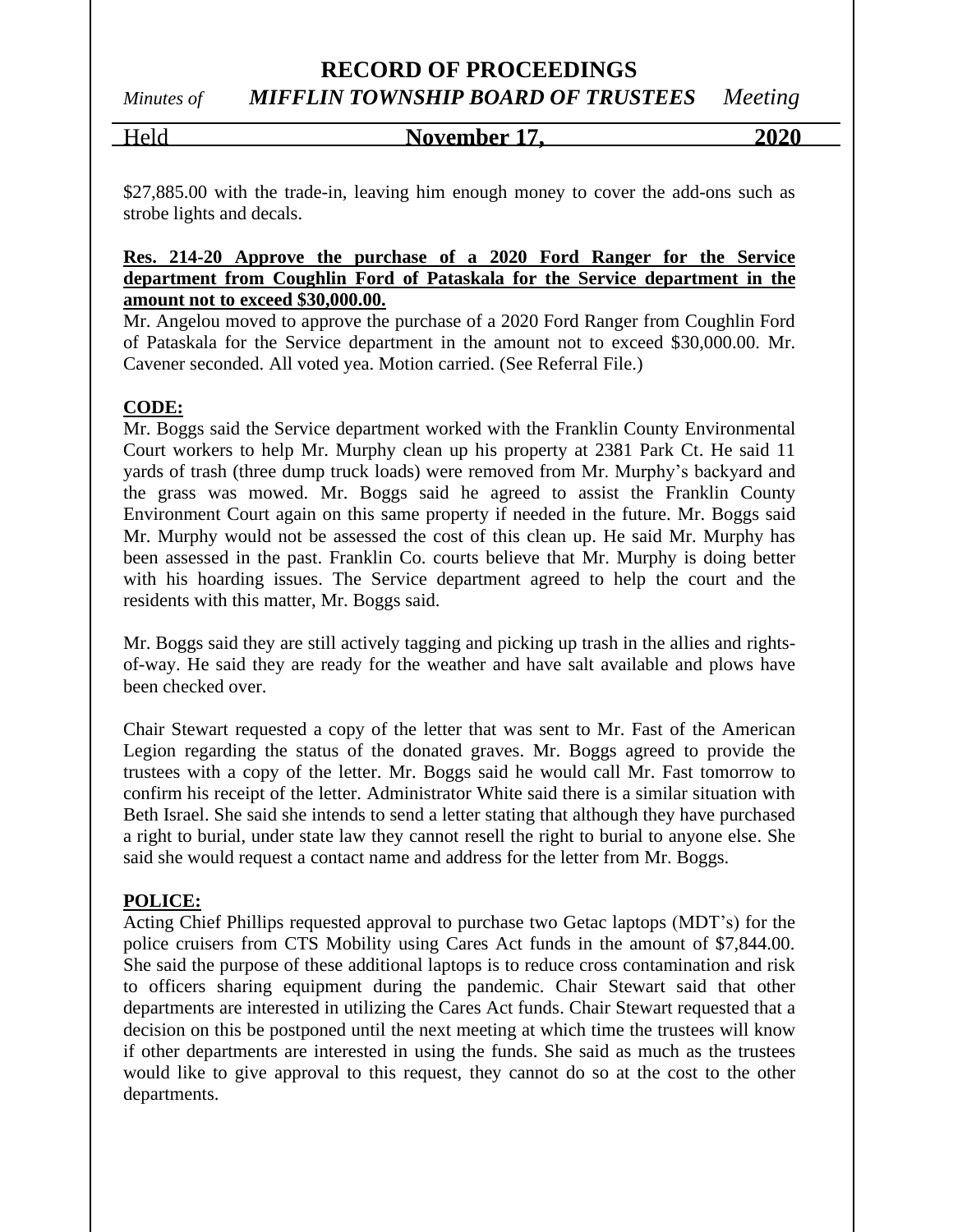# *Minutes of MIFFLIN TOWNSHIP BOARD OF TRUSTEES Meeting*

Held **November 17, 2020**

Chair Stewart requested Fiscal Officer Duff provide a report of the distribution by department of the total dollars received and outstanding balance of the Cares Act funds. Fiscal Officer Duff agreed. He said the determination as to how the funds will be spent must be made by the December 20<sup>th</sup>.

Mr. Cavener said he would like to recommend Ms. Phillips be named Interim Police Chief effective November 27, 2020.

#### **Res. 215-20 Approve Ms. Tammy Phillips as Interim Police Chief**

Mr. Cavener moved to approve Ms. Tammy Phillips as Interim Police Chief, effective November 27th. Mr. Angelou seconded. All voted yea. Motion carried.

Ms. Phillips agreed to this with the understanding that there would be a discussion about the position soon. Chair Stewart confirmed the trustees would be meeting with her. Chair Stewart said there is a position description for the chief's position. Mr. Cavener said he would like to post the position to determine who would be interested. He said we should look internally, but we should not close the door on others. Mr. Cavener said a meeting with Ms. Phillips will occur to answer questions and address concerns she may have about the position.

Ms. Phillips reviewed her upcoming vacation schedule. She said while on vacation she will be available 24/7 for calls, emails and call outs.

Ms. Phillips said the department completed the annual firearms training; there is one officer that needs to get qualified for the 2020 calendar year and will be doing so tomorrow. She said Sgt. Hardway was tasked with scheduling officers for the 2021 training starting with CPR and Narcan training in February. Ms. Phillips said annual drivers training will also take place in 2021.

Ms. Phillips said Zone 2 includes Mifflin, Clinton, Minerva Park, Blendon, and Jefferson townships. She said from September 1 – November 15, there has been over 109 shots fired within Zone 2. Mifflin Township received 35% of those calls. She said two shootings have also occurred within the townships. She said it is important for the trustees to know what the officers are dealing with as there has been an increase in violence within the City of Columbus and Mifflin Township. She said she will be meeting with the newly-elected Franklin County prosecutor within the next few weeks and will apprise the trustees of the meeting. Mr. Cavener said he would like to see a report of the police runs on a regular basis. Ms. Phillips agreed to do so.

#### **FIRE DIVISION:**

Chief Kauser requested approval to promote Brandon Wogan to Lieutenant, effective 0800 November 29, 2020.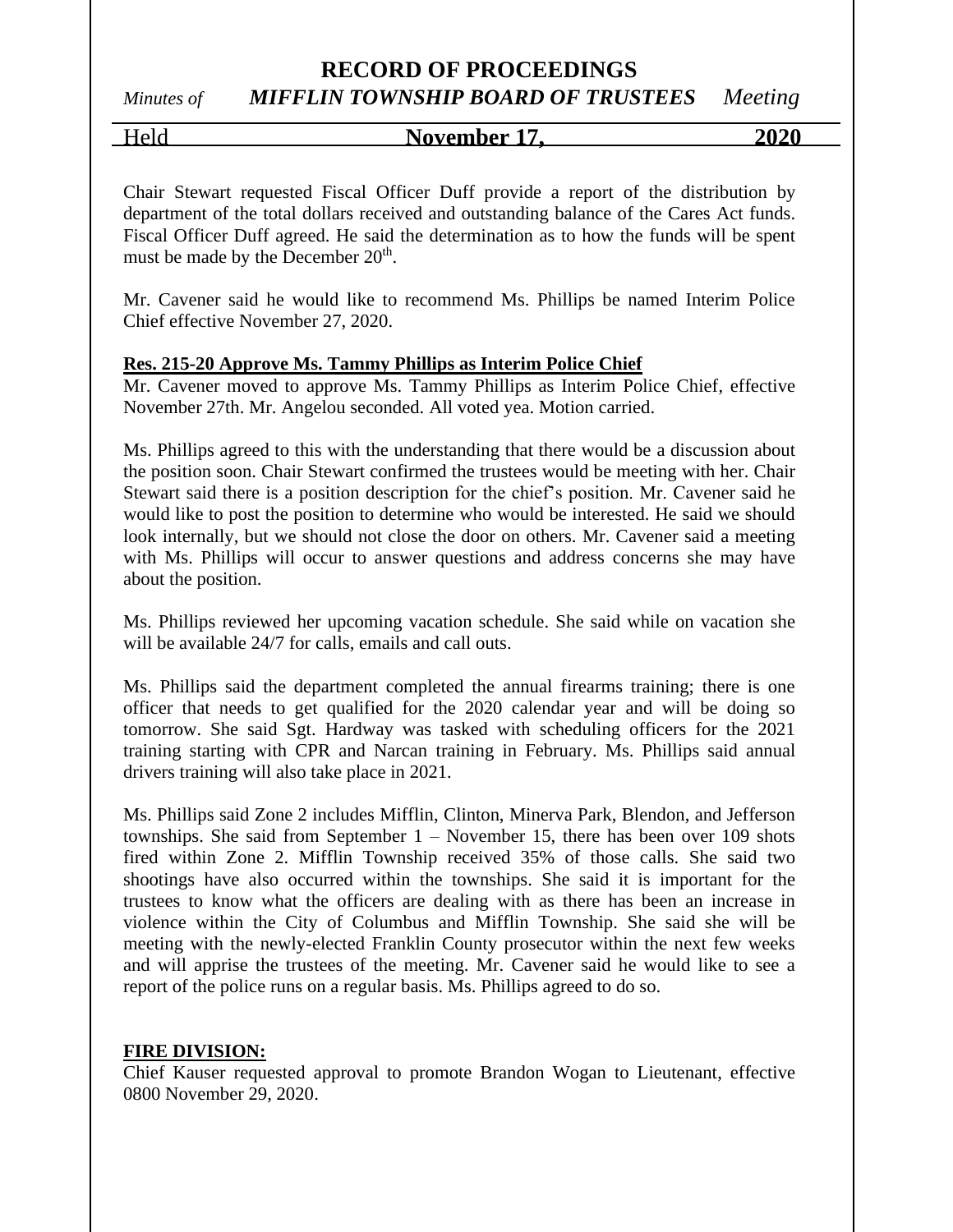*Minutes of MIFFLIN TOWNSHIP BOARD OF TRUSTEES Meeting*

Held **November 17, 2020**

#### **Res. 216-20 Promote Brandon Wogan to Lieutenant, effective 0800 November 29, 2020.**

Chair Stewart moved to promote Brandon Wogan to Lieutenant, effective 0800 November 29, 2020. Mr. Cavener seconded. All voted yea. Motion carried. (See Referral File.)

Chief Kauser requested approval of the Bi-annual Sick Leave Incentive for the period of May 1, 2020 through October 31, 2020 in the amount of \$54,000.00.

#### **Res. 217-20 Approve the Bi-annual Sick Leave Incentive for the period of May 1, 2020 through October 31, 2020 in the amount of \$58,400.00.**

Chair Stewart moved to approve the bi-annual Sick Leave Incentive for the period of May 1, 2020 through October 31, 2020 in the amount of \$58,400.00. Mr. Angelou seconded. All voted yea. Motion carried. (See Referral File.)

Chief Kauser requested approval to purchase firefighting turnout gear and uniforms from Finley Fire and Galls in the amounts of \$43,660.00 and \$24,710.00 respectively, for a total request of \$68,370.00.

#### **Res. 218-20 Approve the purchase of firefighting turnout gear and uniforms from Finley Fire and Gall in the amounts of \$43,660.00 and \$24,710.00 respectively, for a total request of \$68,370.00.**

Chair Stewart moved to approve the purchase of firefighting turnout gear and uniforms from Finley Fire and Galls in the amounts of \$43,660.00 and \$24,710.00 respectively, for a total request of \$68,370.00. Mr. Cavener seconded. All voted yea. (See Referral File.)

Chief Kauser said the above request will be funded out of three separate accounts to be paid in 2020.

Chief Kauser requested the approval to purchase a Stryker Power Cot for M131 in the amount of \$15,501.02 with the Cares Act funds. The trustees decided to defer this request until they are in receipt and have reviewed the report from Fiscal Officer Duff as requested earlier in today's meeting. Chief Kauser agreed.

Chief Kauser requested the approval to purchase of six replacement Scot SCBA air packs, including the bottles, in the amount of \$42,306.00.

#### **Res. 219-20 Approve the purchase of six replacement Scot SCBA air packs, including the bottles, in the amount of \$42,306.00.**

Chair Stewart moved to approve the purchase of six replacement Scot SCBA air packs, including the bottles, in the amount of \$42,306.00. Mr. Angelou seconded. All voted yea. Motion carried. (See Referral File.)

### **OPERATIONS CENTER:**

No requests.